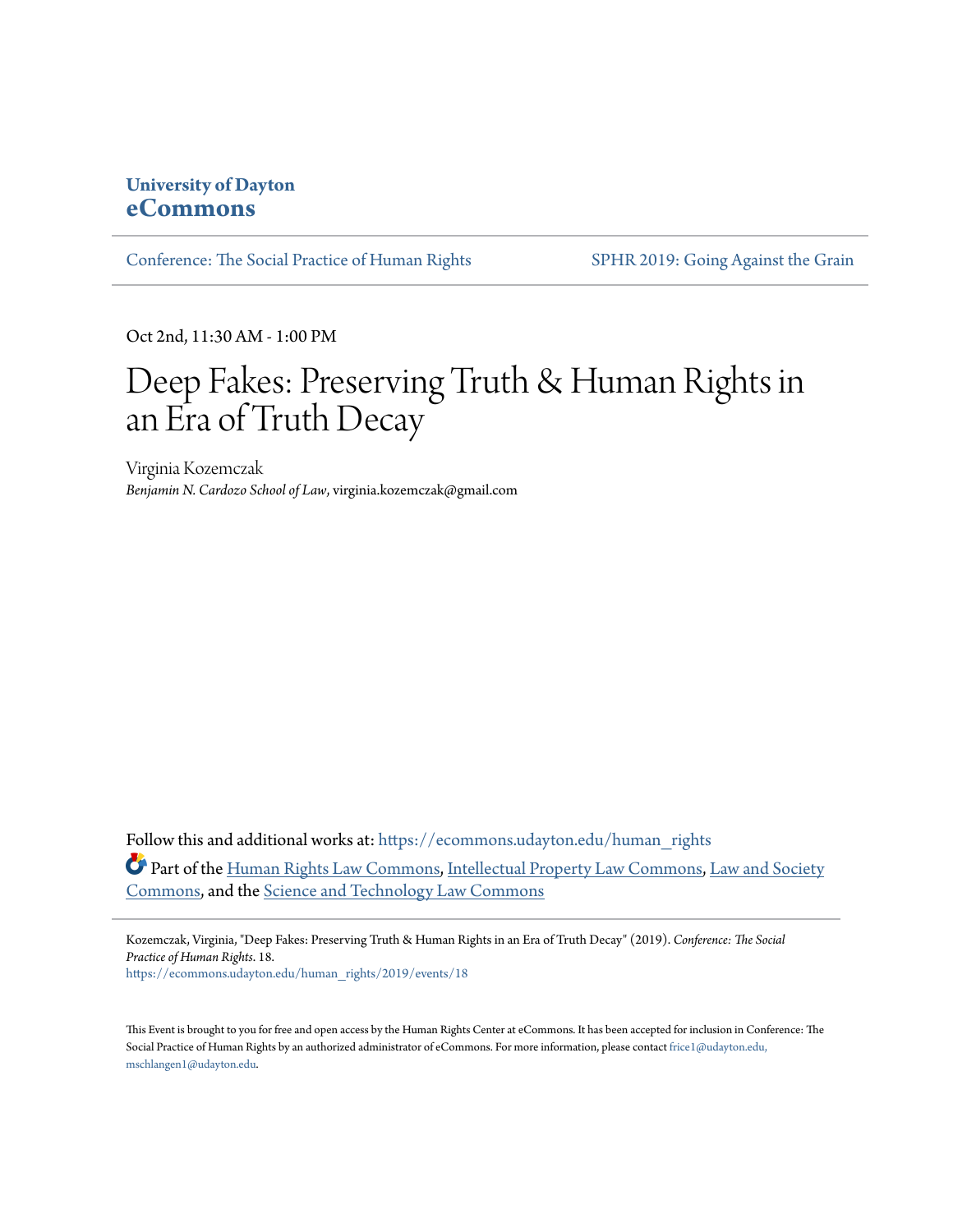# **Going Against the Grain**

University of Dayton Human Rights Center Social Practice of Human Rights Conference, Oct. 1-4, 2019

## **Deep Fakes: Preserving Truth & Human Rights in an Era of Truth Decay**

### **Presented by:**

**Virginia Kozemczak**, *Benjamin N. Cardozo School of Law*

**Session:** New Media and Imagery

#### **Abstract:**

Lawmakers, technology companies, and the general public are increasingly concerned about the prevalence of "deep fake" videos. Often shared on social media platforms, these digitally altered videos are made possible with recent advances in machine learning and artificial intelligence.

Although altered and faked media content is not necessarily a new issue, images and videos can now be altered quickly, cheaply, and more convincingly than ever before. An underlying concern is that platforms will be overwhelmed with believable deep fakes, leaving Internet users struggling to discern fact from fiction. Yet a future in which no one call tell what is real will threated democracies everywhere.

Moreover, human rights organizations, journalists, and governments depend on reliable information-gathering and dissemination in order to raise awareness about rights abuses and hold bad actors accountable. The national security community is also concerned about how deep fakes problematize our intelligence gathering.

A growing push by lawmakers to regulate deep fakes raises various rights issues, including content moderation and free speech. Empirical, scholarly literature on deep fakes can help provide guidance on how best to proceed. But debates exist as to whether deep fakes present novel problems or merely perpetuate confirmation biases in a new form. Currently, we don't know if, how, or to what extent deep fake videos actually affect users.

As such, this paper first aims to validate – or contest – prevailing assumptions about the novelty and societal impact of deep fakes. It will begin by surveying the history of similar media-altering technologies such as Photoshop and ask to what extent deep fake videos differ from other kinds of altered media. A key question to consider is whether viewers' savviness and ability to distinguish between unaltered and altered content will develop in response to new editing technologies. In addition, this paper will identify possible steps forward, attempting to move past over-simplified, binary solutions and instead considering ecosystems of regulatory, political, and social schemes that both protect the human rights of free speech and expression as well as preserve truthful information and accurate reporting of events.